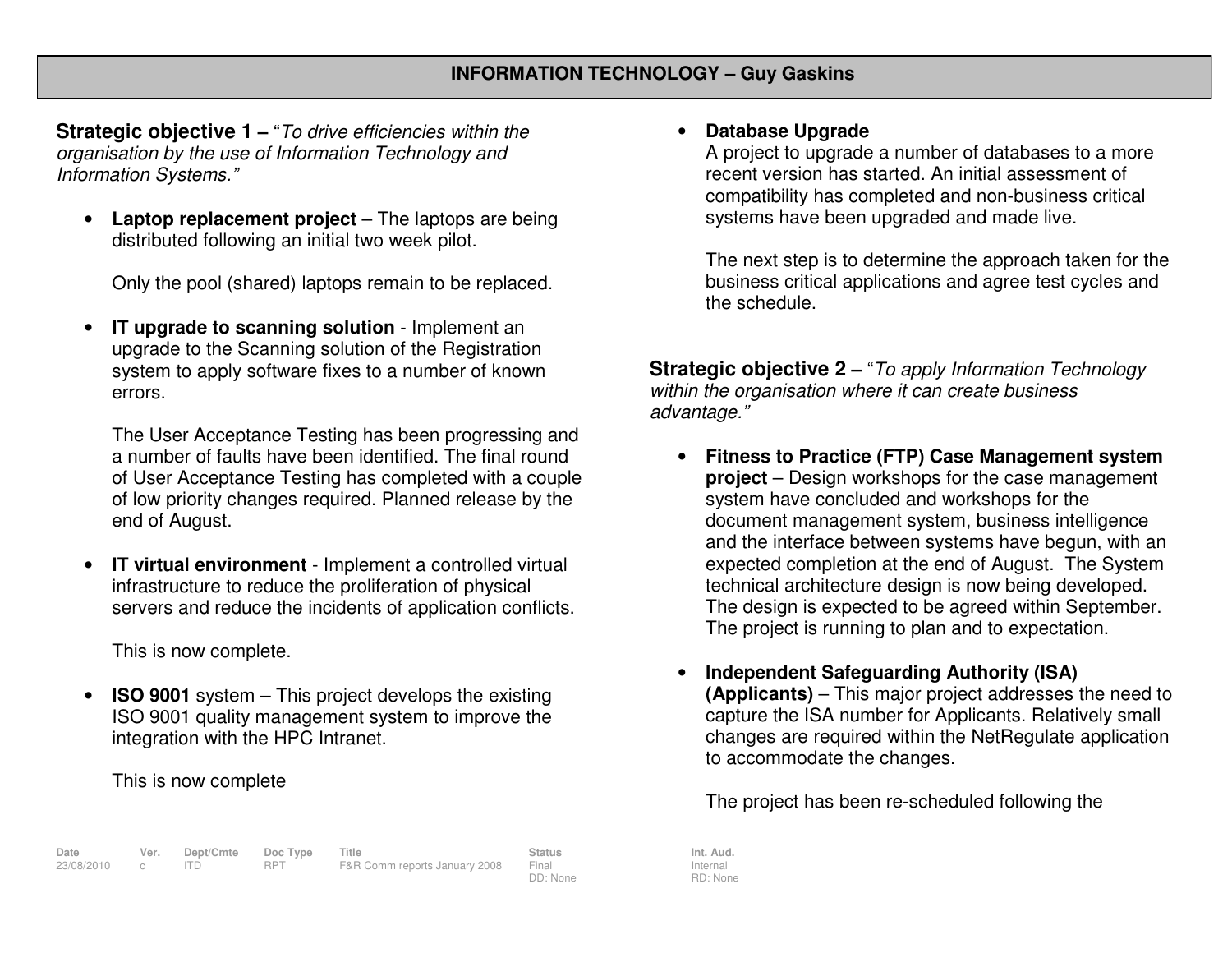government announcement concerning the re-scoping of the vetting and barring scheme. The project team will review the project status following the government comprehensive spending review.

• **Education, Approvals and Monitoring service** – We have engaged with an external development company to deliver a series of small changes to the Education system.

The prioritised list of changes has been defined and an initial meeting held with the external development team.

We are currently waiting for the estimates of the work from the development company.

• **Telephony system development**  A number of changes to the telephony system call queues and messages were developed and released successfully in July.

This adds a new option on the initial call tree for the reception telephone number.

• **Desktop applications upgrade** - Prepare for the upgrade of the desktop operating system by auditing and replacing applications that are not certified with Windows 7.

The Microsoft Licensing model has been selected and we are now aligning the purchase of the licences with the start of the technical project in September.

**Strategic objective 3 – "To protect the data and services of** HPC from malicious damage and unexpected events."

• **Network encryption project** – The new encryption product has been purchased and installed. The tool allows very granular control by user and by personal computer – called Port Control. It can be used to determine who is able to write data to removable media and whether it is required to be encrypted.

The distribution has been delayed due to a dependency with the laptop replacement project. It is expected to be delivered with the laptops.

 Users will be assigned to policies that control their rights following the completion of the laptop project.

• **Credit card handling** - Support the project to outsource credit card handling to reduce organisation risk of fraud.

PCI DSS (Payment Card Industry Data Security Standards) expert advice has been sort to identify potential solutions and industry best practice for handling credit card payments by telephone.

The project has formally started with an initial review meeting in early July. A further vendor demonstration has been arranged for the end of August.

• **Remote access security** – This project aims to improve the security provision for employees and external support organisations when they connect to the HPC

Internal RD: None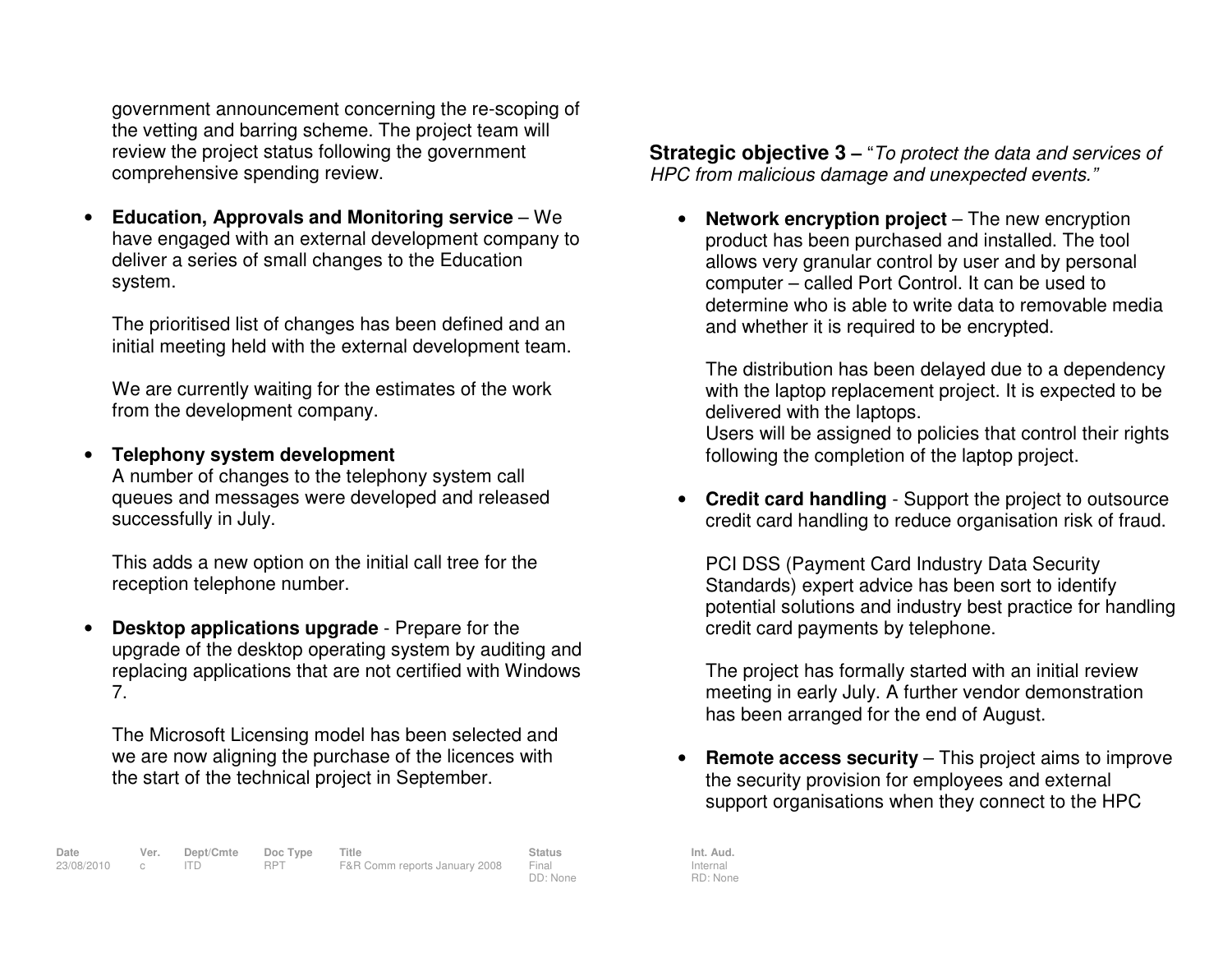services remotely.

prior to general release.

The project will introduce a method for generating a unique security number each time an authorised user wants to connect to the HPC. This method is known as Two Factor Authentication.

The proof of concept has been completed successfully and the project is planned for the technical implementation in the last quarter of the year.

• **Penetration testing** - Conduct quarterly independent penetration tests of our environment to assure adequate security controls.

The vulnerabilities identified by the last penetration test in July have been addressed with the final change being planned for release to the web site in early October.

**Strategic objective 4** – "To meet internal organisation expectations for the capability of the IT function."

 $\bullet$  **Service desk tool project** – The new software has been installed and we have applied patches to faults identified during testing.

We now plan to release the new Service Desk tool in August applying a work around to address the known fault.

The tool is planned for release to the pilot test group